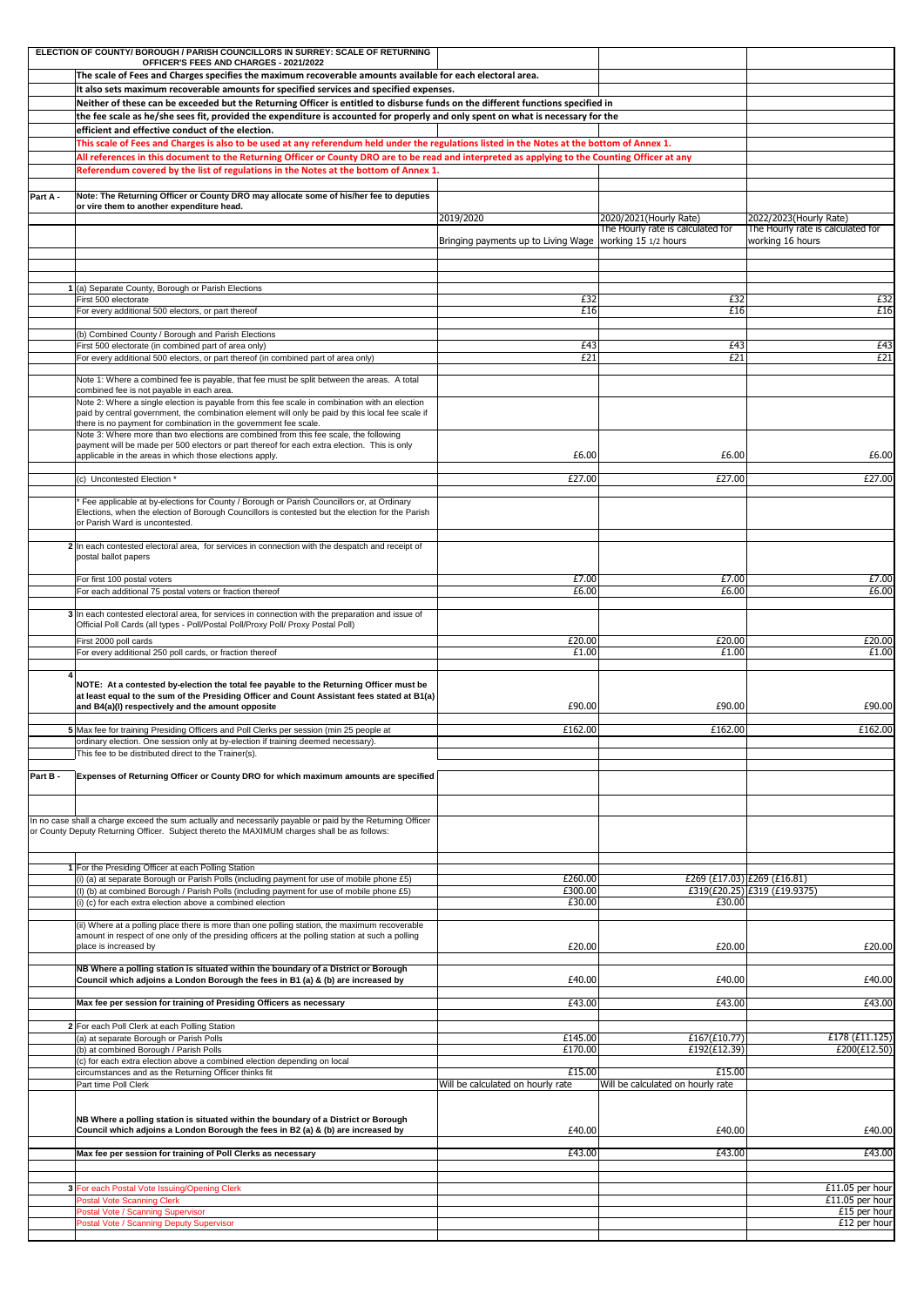|          | For the remuneration of persons employed in the despatch and receipt of postal ballot papers.<br>(NB. See C3 below. If external contractors are used to prepare/despatch ballot paper packs   |              |                  |                     |
|----------|-----------------------------------------------------------------------------------------------------------------------------------------------------------------------------------------------|--------------|------------------|---------------------|
|          | then the total fee is actual costs.)                                                                                                                                                          |              |                  |                     |
|          |                                                                                                                                                                                               |              |                  |                     |
|          | For each 100 postal ballot papers, or fraction thereof in each electoral area of the County /<br>Borough / Parish                                                                             | £75.00       | £75.00           | £75                 |
|          |                                                                                                                                                                                               |              |                  |                     |
|          | 5 For the remuneration for persons employed in connection with the count                                                                                                                      |              |                  |                     |
|          | (a) Counting Assistants                                                                                                                                                                       |              |                  |                     |
|          | (i) For overnight counts<br>(ii) For Weekend Day time counts                                                                                                                                  |              | £17.00<br>£14.00 | £17.00<br>£14.00    |
|          | (iii) For Day time counts                                                                                                                                                                     |              | £11.00           | £11.05              |
|          | (b) Count Supervisors                                                                                                                                                                         |              |                  |                     |
|          | (i) For overnight counts                                                                                                                                                                      |              | £27.00           | $E\overline{27.00}$ |
|          | (ii) For Weekend Day time counts<br>(iii) For Day time counts                                                                                                                                 |              | £24.00<br>£22.00 | £24.00<br>£22.00    |
|          |                                                                                                                                                                                               |              |                  |                     |
|          | (c) Senior Count Supervisors<br>(i) For overnight counts                                                                                                                                      |              | £33.00           | £33.00              |
|          | (ii) For Weekend Day time counts<br>(iii) For Day time counts                                                                                                                                 |              | £30.00<br>£28.00 | £30.00<br>£28.00    |
|          |                                                                                                                                                                                               |              |                  |                     |
|          |                                                                                                                                                                                               |              |                  |                     |
|          | 6 For each Electoral Division, Ward or Parish Ward                                                                                                                                            |              |                  |                     |
|          | (a) Contested Elections: * County/Borough Councillors and Parish Councillors                                                                                                                  |              |                  |                     |
|          | (i) Separate Polls                                                                                                                                                                            |              |                  |                     |
|          | First 500 electorate                                                                                                                                                                          | £35.00       | £35.00           | £35.00              |
|          | For every additional 500 electorate, or part thereof                                                                                                                                          | £17.00       | £17.00           | £17.00              |
|          | (ii) Combined Polls (County/Borough & Parish)                                                                                                                                                 |              |                  |                     |
|          | First 500 electorate (in combined part of area only)                                                                                                                                          | £46.00       | £46.00           | £46.00              |
|          | For every additional 500 electorate, or part thereof (in combined part of area only)                                                                                                          | £23.00       | £23.00           | £23.00              |
|          | Note: Where a combined clerical fee is payable, that fee must be split between the areas. A                                                                                                   |              |                  |                     |
|          | total combined fee is not payable in each area.                                                                                                                                               |              |                  |                     |
|          | (b) Uncontested Elections *:                                                                                                                                                                  | £28.00       | £28.00           | £28.00              |
|          |                                                                                                                                                                                               |              |                  |                     |
|          | Fee applicable at by-elections for County / Borough or Parish Councillors or, at Ordinary<br>Elections, when the election of Borough Councillors is contested but the election for the Parish |              |                  |                     |
|          | or Parish Ward is uncontested. The Fee is also applicable at Ordinary Elections where the                                                                                                     |              |                  |                     |
|          | Parish or Parish Ward is contested but the Borough Ward is uncontested.                                                                                                                       |              |                  |                     |
|          |                                                                                                                                                                                               |              |                  |                     |
|          | *For un-contested scheduled Parish elections the Returning Officer can charge a maximum<br>administration fee                                                                                 | £150.00      | £150.00          | £200                |
|          |                                                                                                                                                                                               |              |                  |                     |
|          | 7 Preparation and issue of poll cards<br>(all types - Poll/Postal Poll/Proxy Poll/ Proxy Postal Poll)                                                                                         |              |                  |                     |
|          | For every 100 cards or fraction thereof                                                                                                                                                       | £5.00        | £5.00            | E5                  |
| Part C - | Expenses of Returning Officer for which NO maximum amounts are specified                                                                                                                      |              |                  |                     |
|          |                                                                                                                                                                                               |              |                  |                     |
|          |                                                                                                                                                                                               |              |                  |                     |
|          | 1 For travelling and overnight subsistence expenses of:                                                                                                                                       |              |                  |                     |
|          | (a) the Returning Officer                                                                                                                                                                     |              |                  |                     |
|          | (b) the Deputy Returning Officer(s)<br>(c) any Presiding Officer or Poll Clerk                                                                                                                |              |                  |                     |
|          | (d) any clerical or other assistants employed by the Returning Officer                                                                                                                        |              |                  |                     |
|          |                                                                                                                                                                                               |              |                  |                     |
|          | 2 Expenses in printing or otherwise producing the ballot papers                                                                                                                               | Actual costs | Actual costs     | Actual costs        |
|          | 3 Expenses in printing or otherwise producing the postal ballot ballot paper packs by external                                                                                                |              |                  |                     |
|          | contractors. (NB See B3 above. If external contractors are used to prepare/despatch ballot                                                                                                    |              |                  |                     |
|          | paper packs then the total actual costs apply).                                                                                                                                               | Actual costs | Actual costs     | <b>Actual costs</b> |
|          | 4 Expenses in printing or otherwise producing the official poll cards (all types - Poll/Postal                                                                                                |              |                  |                     |
|          | Poll/Proxy Poll/ Proxy Postal Poll) and in delivering them to voters, excluding the expenses                                                                                                  |              |                  |                     |
|          | referred to in paragraph 6 of Part B above                                                                                                                                                    | Actual costs | Actual costs     | Actual costs        |
|          | 5 Expenses in printing or otherwise producing and, where appropriate, publishing notices and<br>other documents required by the Representation of the People Acts                             |              |                  |                     |
|          |                                                                                                                                                                                               |              |                  |                     |
|          | 6 Expenses in renting, heating, lighting and cleaning any building or room for the purpose of the<br>election                                                                                 | Actual costs | Actual costs     | Actual costs        |
|          |                                                                                                                                                                                               |              |                  |                     |
|          | Expenses in adapting any building or room and in restoring it to a fit condition for its normal use Actual costs                                                                              |              | Actual costs     | Actual costs        |
|          | 8 Expenses in the provision of voting compartments and any other furniture necessary for polling                                                                                              |              |                  |                     |
|          | stations. Prior agreement to be sought from paying authority.                                                                                                                                 |              |                  |                     |
|          | 9 Expenses in the provision of ballot boxes and instruments to stamp on the ballot papers the                                                                                                 |              |                  |                     |
|          | official mark and also the provision of devices to record the signatures relating to the issue of<br>ballot papers. Prior agreement to be sort from paying authority.                         |              |                  |                     |
|          |                                                                                                                                                                                               |              |                  |                     |
|          | 10 Expenses in the conveyance to and from the polling stations of:<br>(a) the ballot boxes and ballot papers, and                                                                             | Actual costs | Actual costs     | Actual costs        |